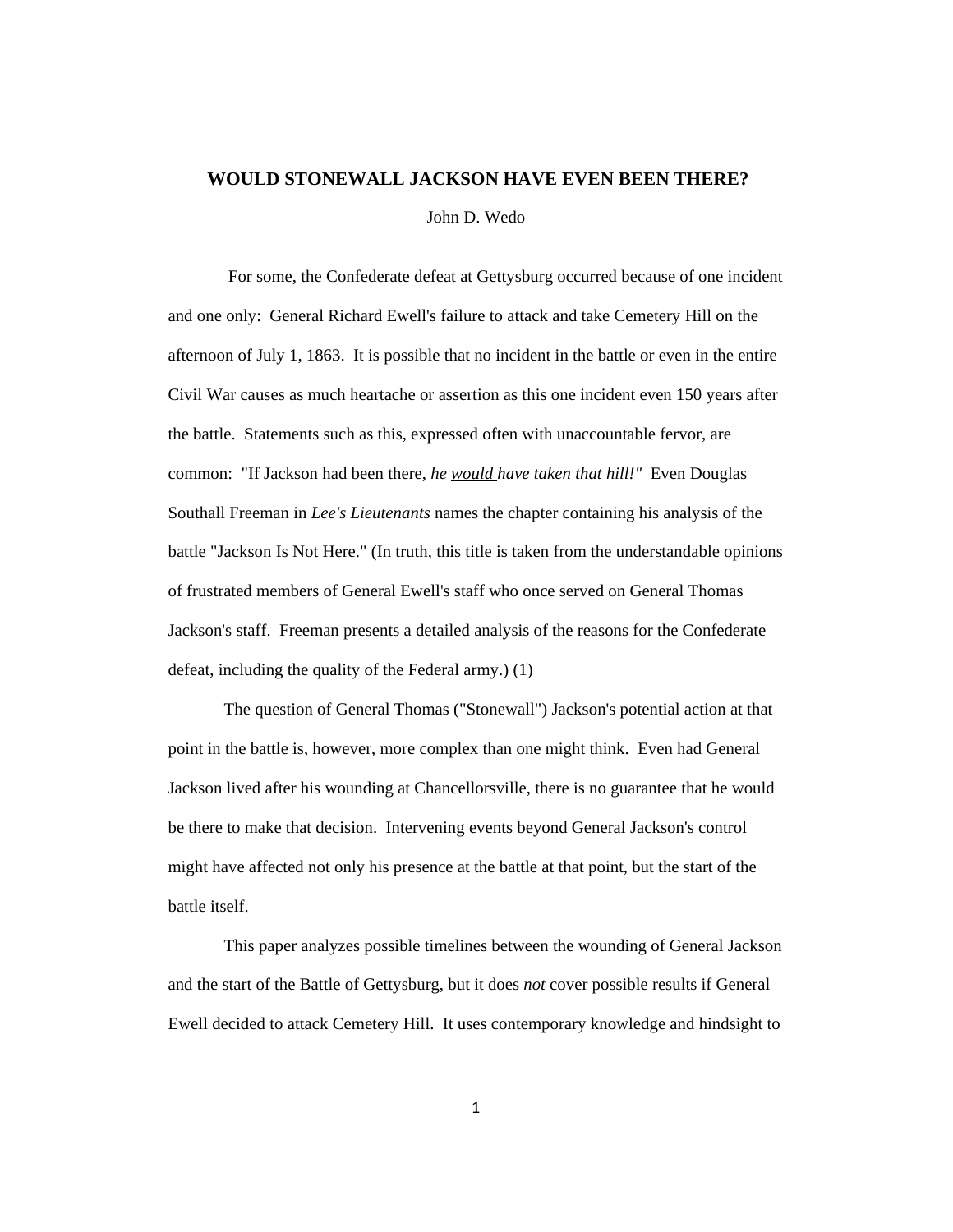estimate the chances of General Jackson's appearance at the point in question. Lest any reader consider this attempt pointless, it is no less valid than asserting with *absolute certainty* the action of someone who was dead over eight weeks before the start of the battle in question.

#### PRELIMINARIES

Soldiers die in war, as do generals. This is sad, but neither extraordinary nor bad luck. When a competent general dies or is severely wounded, there is a tendency to project what would happen in the battle or in the war "if he had lived" or "if he had been there." This tendency is not limited to the death of generals, but includes also key events, such as the fall of a city or a naval defeat. Collectively, this is the stuff of unsubstantiated "What-ifs." Discussions over "What-ifs" provide interesting conversation, but they change nothing. Most of these seem to exist solely to reclaim victory for the losing side or to make the speaker feel good, but they provide *no substantive insight* as to what actually happened during the battle.

The death or wounding of a competent general, like the death of thousands of soldiers, affects a battle, and it is a normal consequence of battle. The general is removed from the battle, and his influence decreases and finally ends. The rest of the battle is fought by other generals and soldiers, and the result of the battle rests on their shoulders. One cannot validly project the missing person into the rest of the battle and assert an alternate result.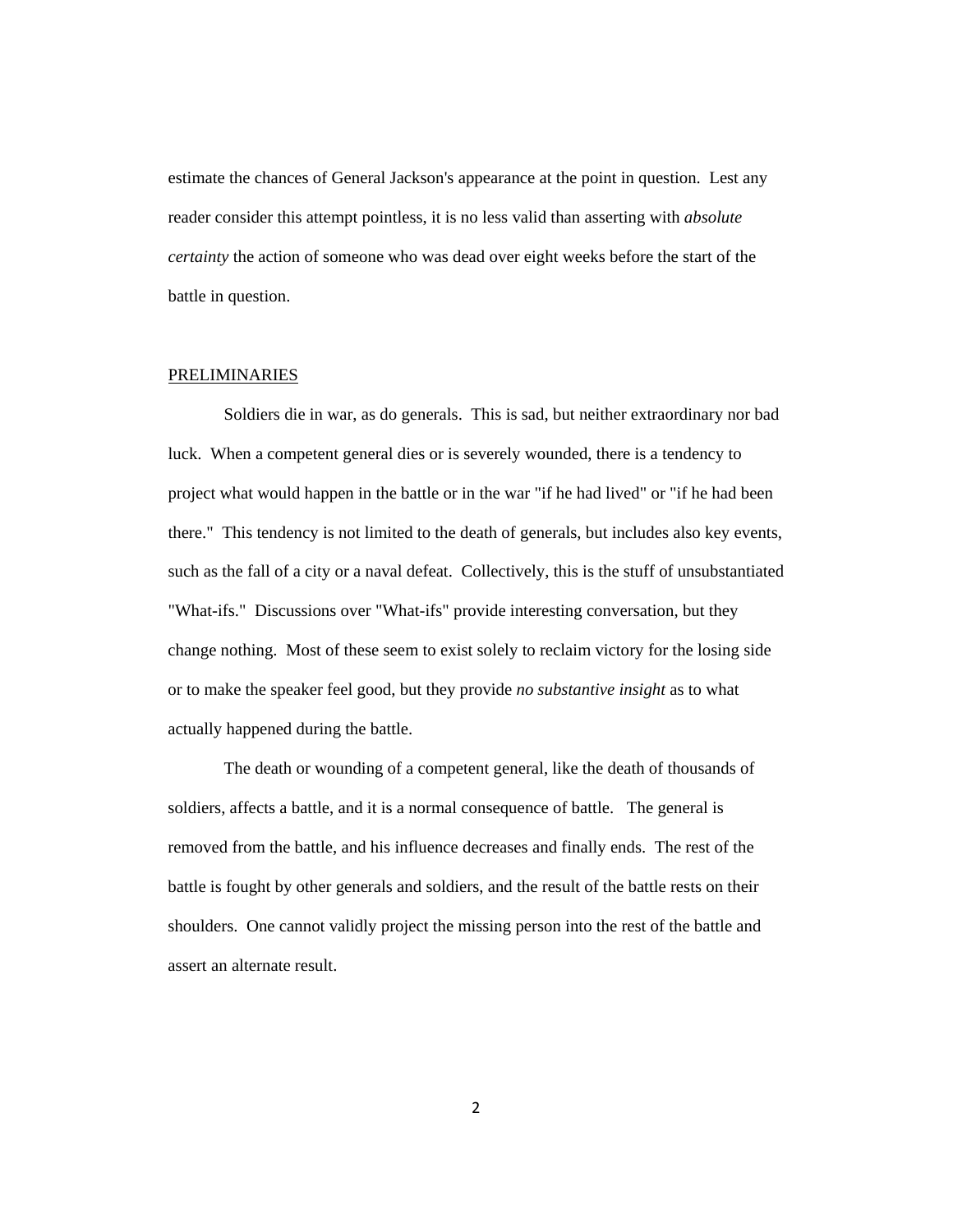### HISTORICAL PERSPECTIVE

The Battle of Gettysburg provides perhaps the best example of inserting someone into a battle and asserting an alternate result. In this case, however, the alternate decision is made by an absent General Jackson who had been dead for almost two months. Unlike a general killed in a battle who might still influence that battle by his plan or deployment, such as General Albert Sydney Johnston at Shiloh, General Jackson was not even present. The assertive myth continues, however.

Counterarguments about his speculative performance at Gettysburg start with the obvious "It does not matter. He was not there." They continue with the question of Stonewall's marching and attack speed (respectively swift, sluggish in the question): "To which Jackson are you referring--the Jackson of the Shenandoah Valley campaign or the Jackson of the Seven Days Campaign?" Because he was dead, no one will ever know.

What is relevant are the roughly two months between General Jackson's death and the Battle of Gettysburg. During this time, the Army of Northern Virginia (ANV) underwent a major reorganization. This reorganization split the army from two corps into three, and resulted in a number of promotions to handle both the two new corps, and commanders wounded, killed, or transferred after the Battle of Chancellorsville, where General Jackson was wounded. In addition, General Grant's continual pressure on Vicksburg caused Confederate President Jefferson Davis great concern, and he called General Lee to Richmond for a conference. Both of these developments, the reorganization and Vicksburg, provide alternatives that could have affected the location of General Jackson on the afternoon of July 1.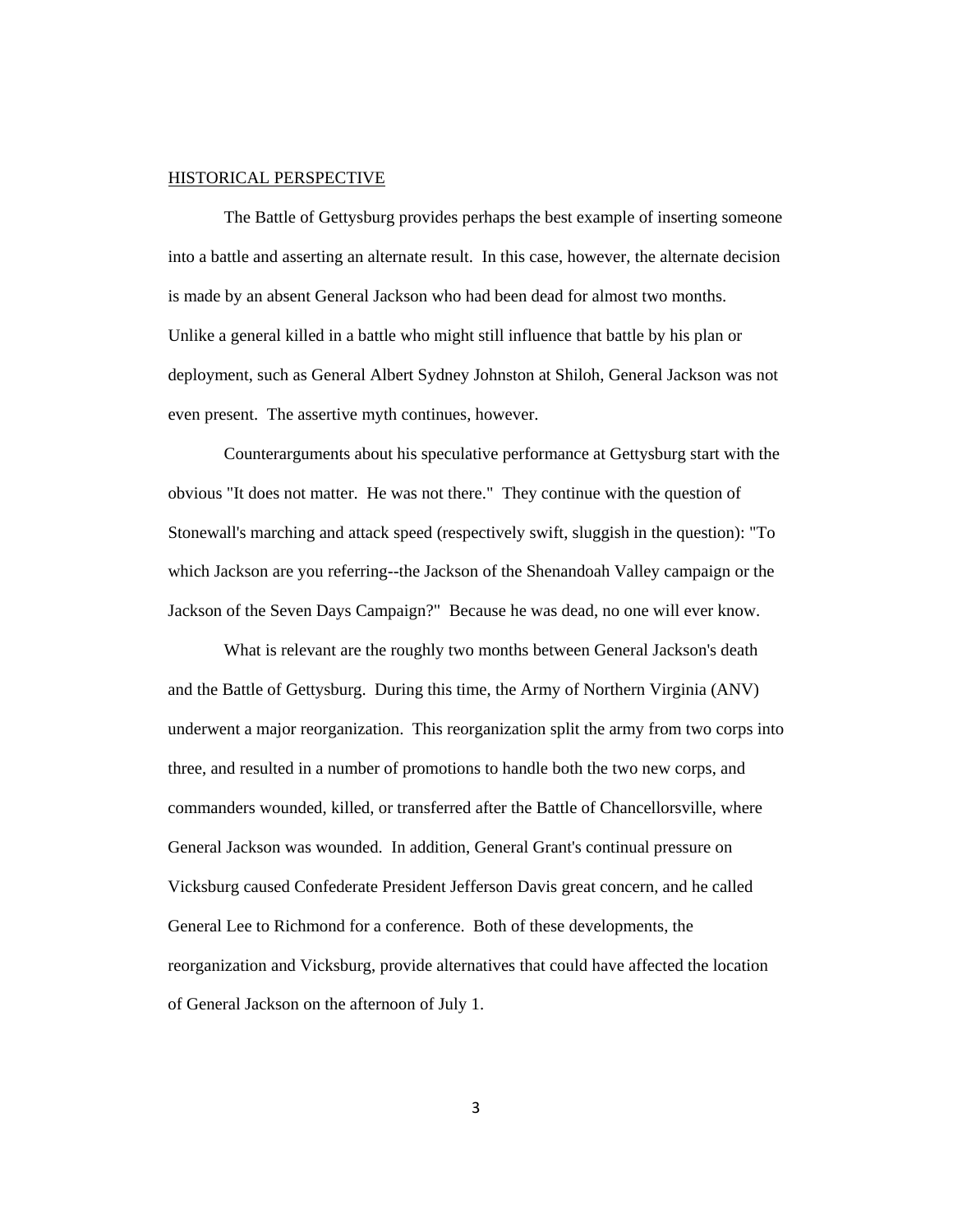## ALTERNATE TIMELINES

One cannot discuss General Jackson's theoretical influence on the Battle of Gettysburg by assuming that the battle started as recorded and somehow he is injected before Cemetery Hill and manages to do what he is "supposed" to do, i.e., take that hill. One must find a suitable point in the timeline where the History can change *reasonably*, and start there. Then the historical environment between that point and the battle must be established. The alternate timelines must exist within the elements of this environment.

Any discussion of alternate timelines must start with General Jackson's wounding on May 2, 1863. (If he is not wounded on that date, then the timeline might change the Battle of Chancellorsville and subsequent events (including the meeting engagement at Gettysburg), and that is a study far beyond the scope of this paper.) Two obvious outcomes are possible: he lives or he dies. General Jackson died on May 10, and that is the recorded history which cannot change. But what if he lives?

The analysis of this temporal branch involves first looking at each major contemporary element, or condition, surrounding General Jackson and the Confederacy to determine the resulting historical environment. Each condition is considered inalterable during the period under discussion, i.e., May 10 to July 1, 1863. After the conditions are defined, each alternative is examined based on General Jackson's health versus the environment.

*Long recuperation*. As of May 10, General Jackson had undergone an amputation of his left arm at the shoulder, and he had contracted pneumonia, one of many infections possible after an amputation and during a protracted recuperation. Given the state of medicine, either one of these conditions involved a recuperation of many weeks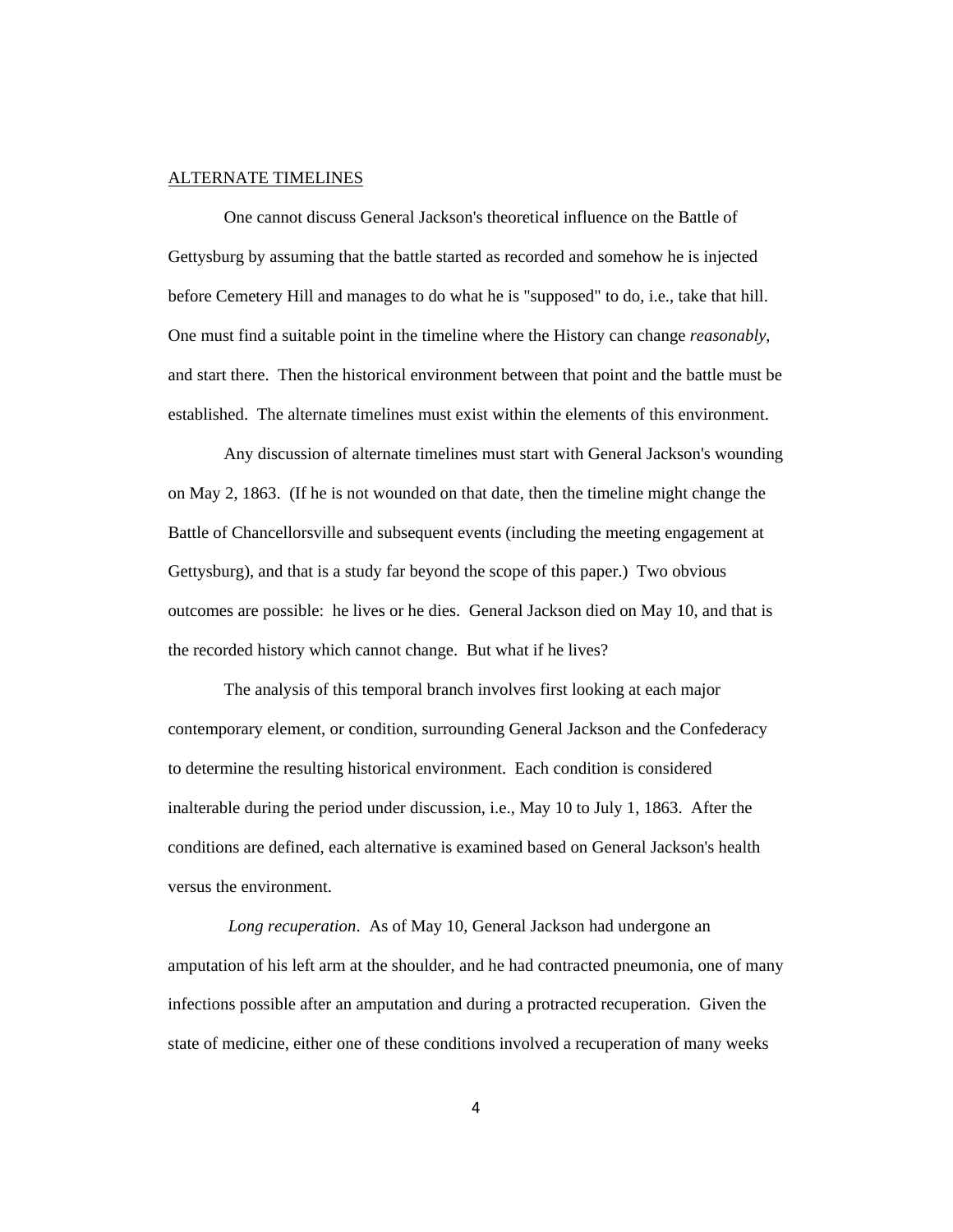or even months; however, both together might cause a recuperation of unknown duration. Any discussion of General Jackson surviving must therefore include a lengthy recuperation. This includes whether he would be well enough to conduct an arduous campaign by early June, which is not likely. (Because of the long recuperation, it is possible that the title of Freeman's aforementioned chapter would be the same even if Jackson lived.)

Condition 1 is that General Jackson would probably still be recuperating by early June, although he might be able to travel with the army if the pneumonia has not incapacitated him.

*Timing of campaign*. President Davis called General Lee to Richmond to discuss Vicksburg in mid-May 1863. Various options were discussed, including sending part of the ANV to Mississippi to assist in the defeat of General Grant's army. General Lee convinced President Davis and Secretary of State James Seddon that the better solution was to keep the ANV together for an invasion into the North into Pennsylvania. Although the reasons for this were many, the main reason was to score a military and psychological victory by defeating decisively the AOP on Northern soil. The timing of this, based on the siege of Vicksburg, an event totally out of anyone's hands, is absolute. Also, to take advantage of the bountiful Northern farms for provisions and forage while concurrently vacating the depleted farm areas of Virginia; the invasion had to start by mid-June regardless of General Jackson's health.

Condition 2 is that General Lee's invasion of Pennsylvania would start near its actual historical start.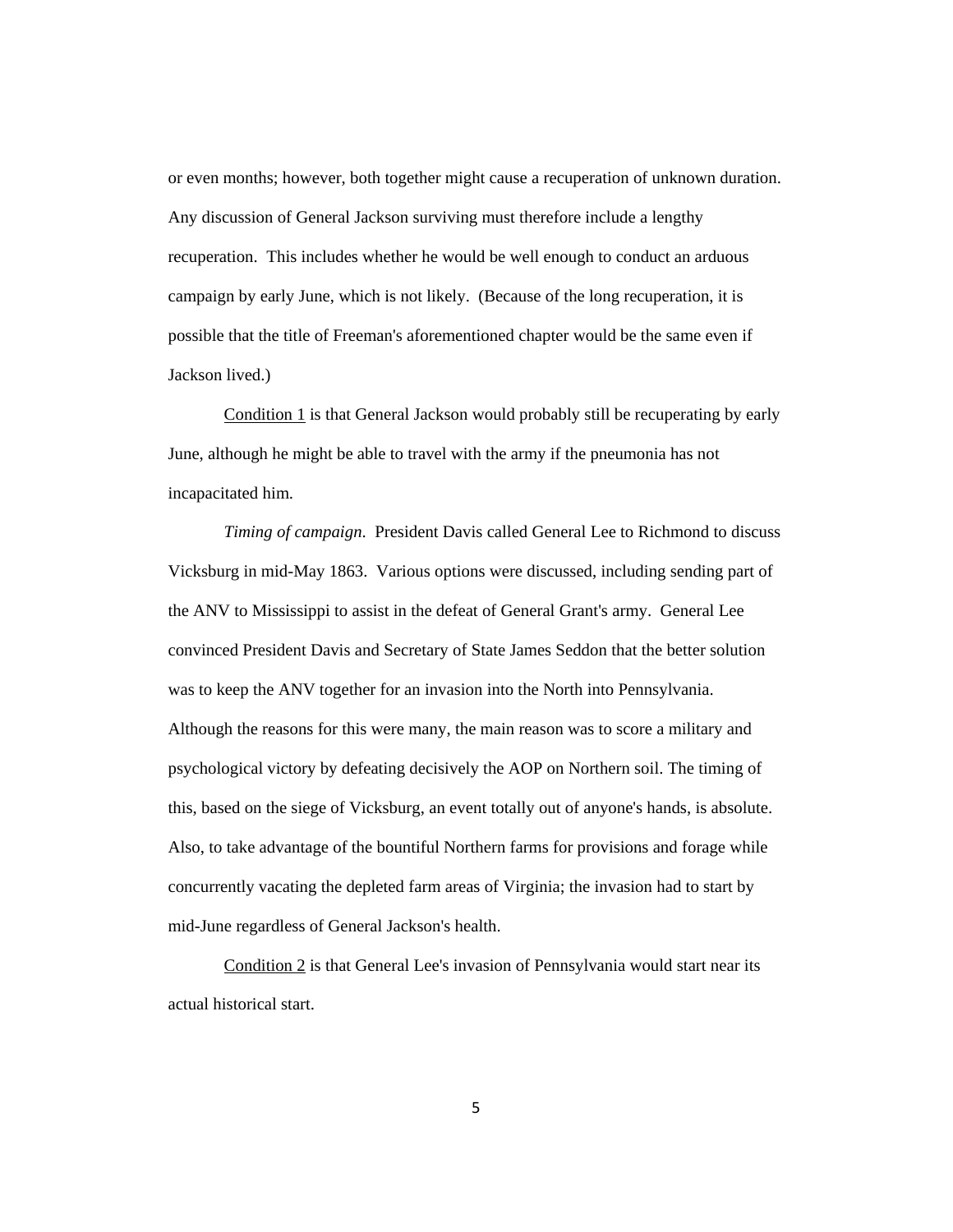*ANV reorganization*. General Lee thought also that the time had come for the reorganization of the ANV, stating that 30,000 men were too much for one commander to handle, especially in wooded areas. Although he wrote to President Davis that he had thought this for a year, he informed the President of this decision also in May of 1863 shortly after General Jackson died. (2) One might argue that had General Jackson lived, General Lee would not have reorganized the army; however, this argument ignores both the urgency of the Northern invasion (Condition 2) and the state of Jackson's potential health by early June (Condition 1). Given the severity of General Jackson's condition if he lived, it seems likely that General Lee would be forced to make accommodation for his absence for a major operation in early June. This would involve at minimum (with no reorganization) naming an interim commander for the Second Corps. Further, the reorganization would lessen the effect of a wounded General Jackson by producing three corps of less than 30,000 men thus making it easier for the new corps commanders to manage their corps.

Condition 3 is that the split of the ANV into three corps would have occurred as recorded with the final set of corps commanders dependent on the case in question, as will be shown below.

*Marching order*. The situation where the Second Corps was in position to attack Cemetery Hill is based on its location on July 1. This, in turn, is based on the marching order of the ANV's divisions through Maryland and Pennsylvania. General Lee chose Jackson's old divisions to lead the army through the Shenandoah Valley because of their experience there one year prior; thus, the Second Corps under Jackson or under a new corps commander would be the vanguard. (3)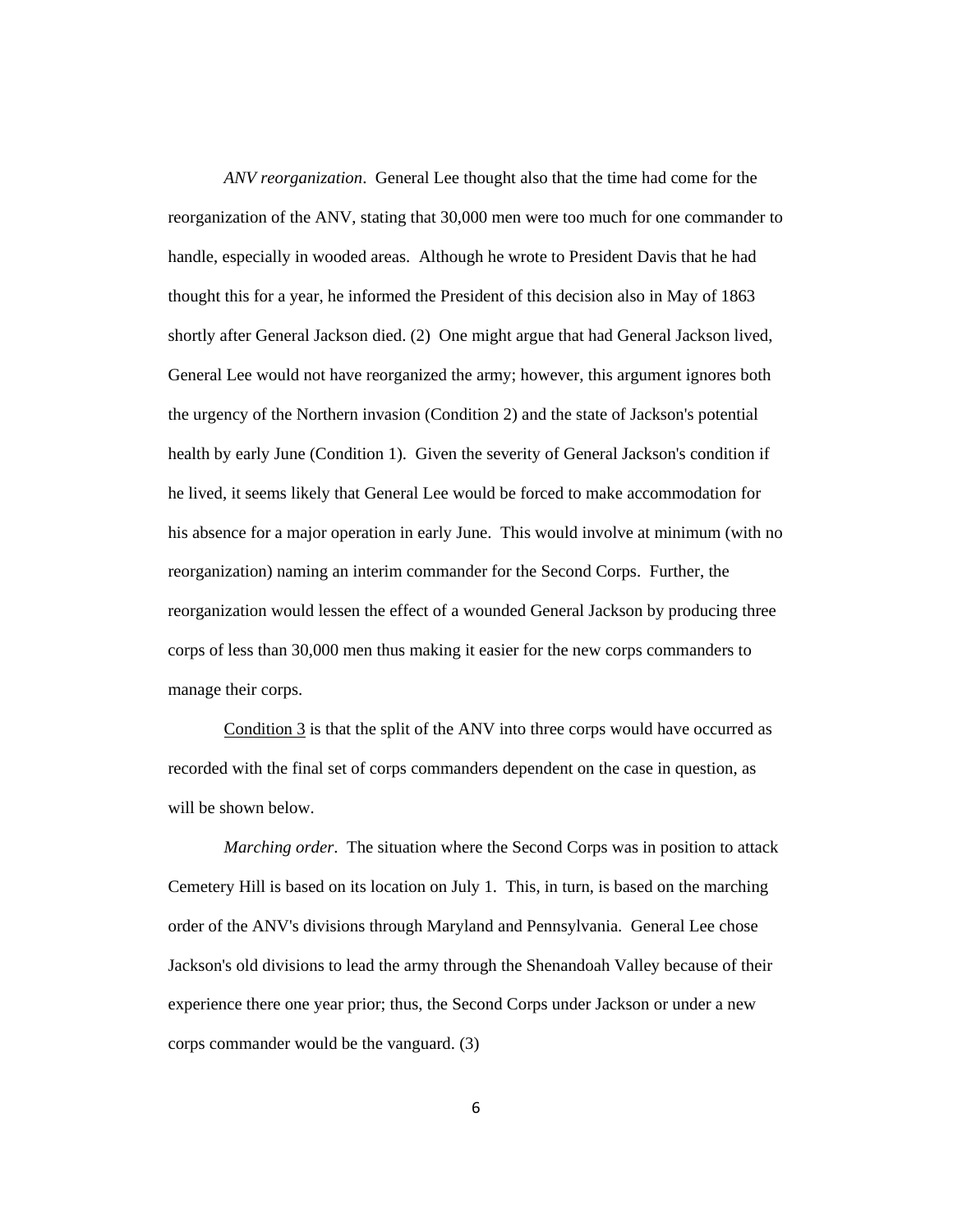The position of the Second Corps is not the only critical corps position. General Hill's Third Corps is next in line, and it is units of this corps that actually started the battle. Third Corps officers and the situation that actually start the battle represent a unique set of critical circumstances that would be extremely unlikely to duplicate with other players, as will be shown later in this discussion. In essence, if the Third Corps does not start the battle on July 1, then no one is in position before Cemetery Hill to make any decision.

The First Corps played no part in the first day of the battle: to maintain its historical non-participation, it must be third in line. For completeness, General J. E. B. Stuart's Cavalry Corps is absent on July 1as recorded historically, and maintains its historical role as a collector of wagons trying to make contact with the Second Corps. No more reference to the First Corps or to the Cavalry Corps appears herein.

Condition 4 is that, given that the start of the invasion North was bound temporally (Condition 2), the marching order through the mountains is (North to South): Second Corps, Third Corps, and First Corps.

There are three possible results for General Jackson's health and presence with the army in early June: he is recuperating and unable to travel with the army; he is recuperating and traveling with the army--in command, but not fully mobile; he is recovered enough to travel independently with the army. What is important about each result is whether all of the players in the historical record wind up near where they actually were on July 1. One general not in his historical command or geographical position offers a high probability for a different result. In particular, the chain of command from General Hill to General Henry Heth, division commander, to General J.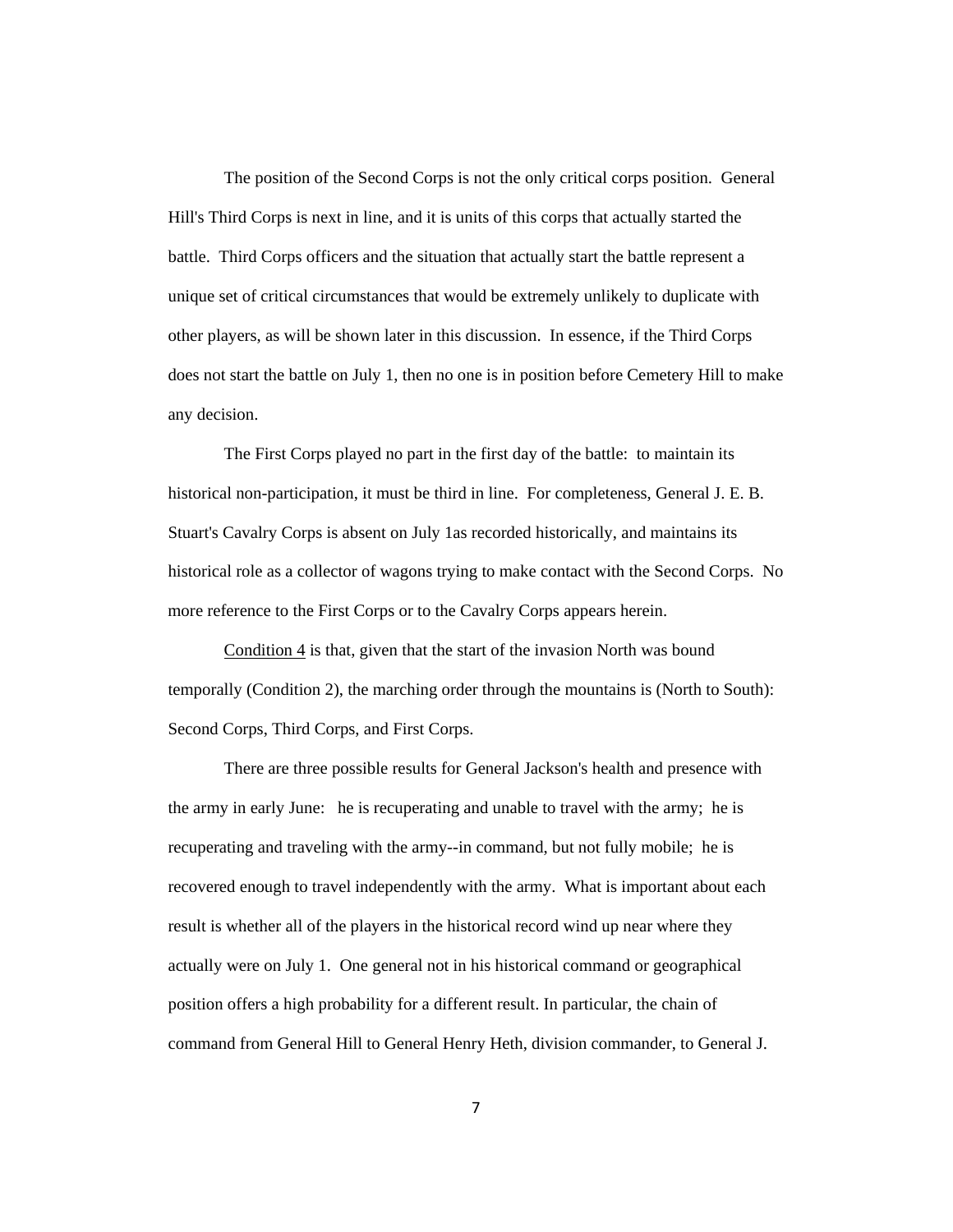Johnston Pettigrew, brigade commander is extremely critical for reasons explained below.

The cases and their explanations follow.

Case 1: General Jackson is recuperating and unable to travel with the army. With General Jackson not available, General Lee, in reorganizing the army, would be forced to select at least an interim commander for the Second Corps. This case should follow the recorded history exactly. There is every reason to think that this interim commander would be General Ewell as he was senior, and he was a favorite of General Jackson and General Lee. In addition, he had campaigned with Jackson for about a year, and he knew the Second Corps and its commanders. This knowledge would be invaluable in General Jackson's absence with the Second Corps in the vanguard of the invasion. As for the newly-formed Third Corps, there is also every reason to think that General Lee would assign General A. P. Hill based on the historical record. (What type of accommodation would be made for later assignments for Generals Ewell and Hill after General Jackson's recovery is of no concern here because the duration of the Northern invasion is the only temporal bound in this case.) For this case, therefore, there is no reason to alter the history as recorded.

Case 2: General Jackson is recuperating and traveling with the army--in command, but not fully mobile. If somehow General Jackson were able to travel with the army, although not fully recovered, there is no guarantee that he would be healthy throughout the campaign. General Lee must make accommodation for alternate conveyance for General Jackson, such as an ambulance (which would render him less mobile than riding a horse), and for immediate assumption of command by a senior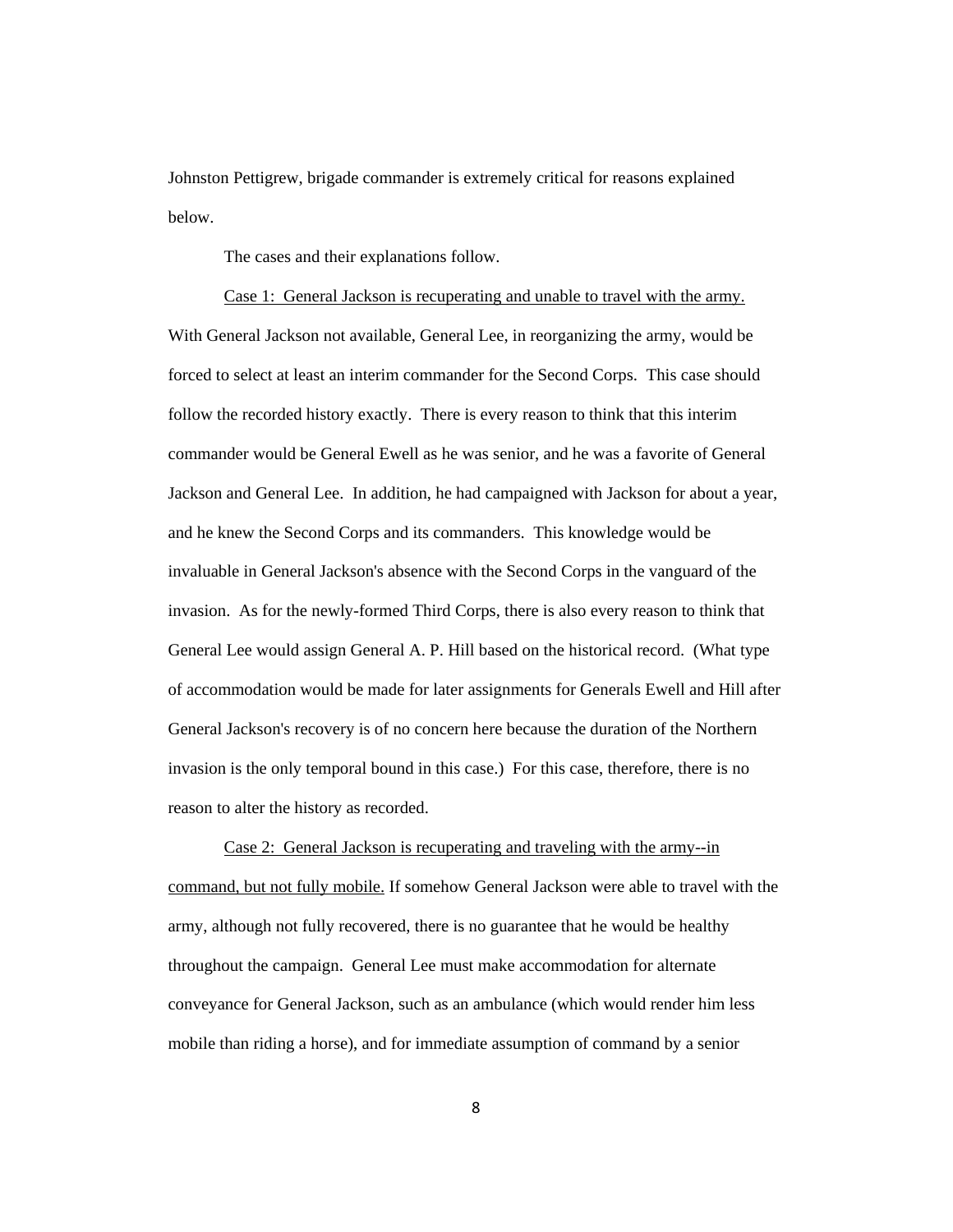subordinate in case General Jackson relapsed or if he must be evacuated back to Virginia. There are two possible command results for July 1 for this case based on General Jackson's health.

Were General Jackson's health precarious enough for a relapse, that senior division commander would be General Ewell for the aforementioned reasons. The command of the Third Corps could go General Hill as recorded, but this would put General Lee in the awkward position of promoting General Hill to Lieutenant General over the senior, capable, and proven General Ewell. The promotion of junior officers over senior officers almost always caused discontent among those passed over. A solution would be for General Lee to promote both Generals Ewell and Hill with brevet commissions until the health of General Jackson was definite either way. This would provide corps commanders with commensurate rank, and it would provide the ability to adjust the command structure based on General Jackson's health.

Case 2A: The first possible command result on July 1 is that General Jackson relapses and General Ewell assumes command of the Second Corps. Because it leads the ANV (Condition 4) within the required timeline (Condition 2), and because General Jackson is absent from the field, this case reverts to Case 1 in which the recorded history is unchanged.

Case 2B: The second possible command result on July 1 is that General Jackson improves and retains command of the Second Corps. General Ewell retains his division command in this case, and General Hill retains his command of the Third Corps. This case puts General Jackson in command of the Second Corps and, more important, General Hill commanding the Third Corps, assuming that their positions are the same as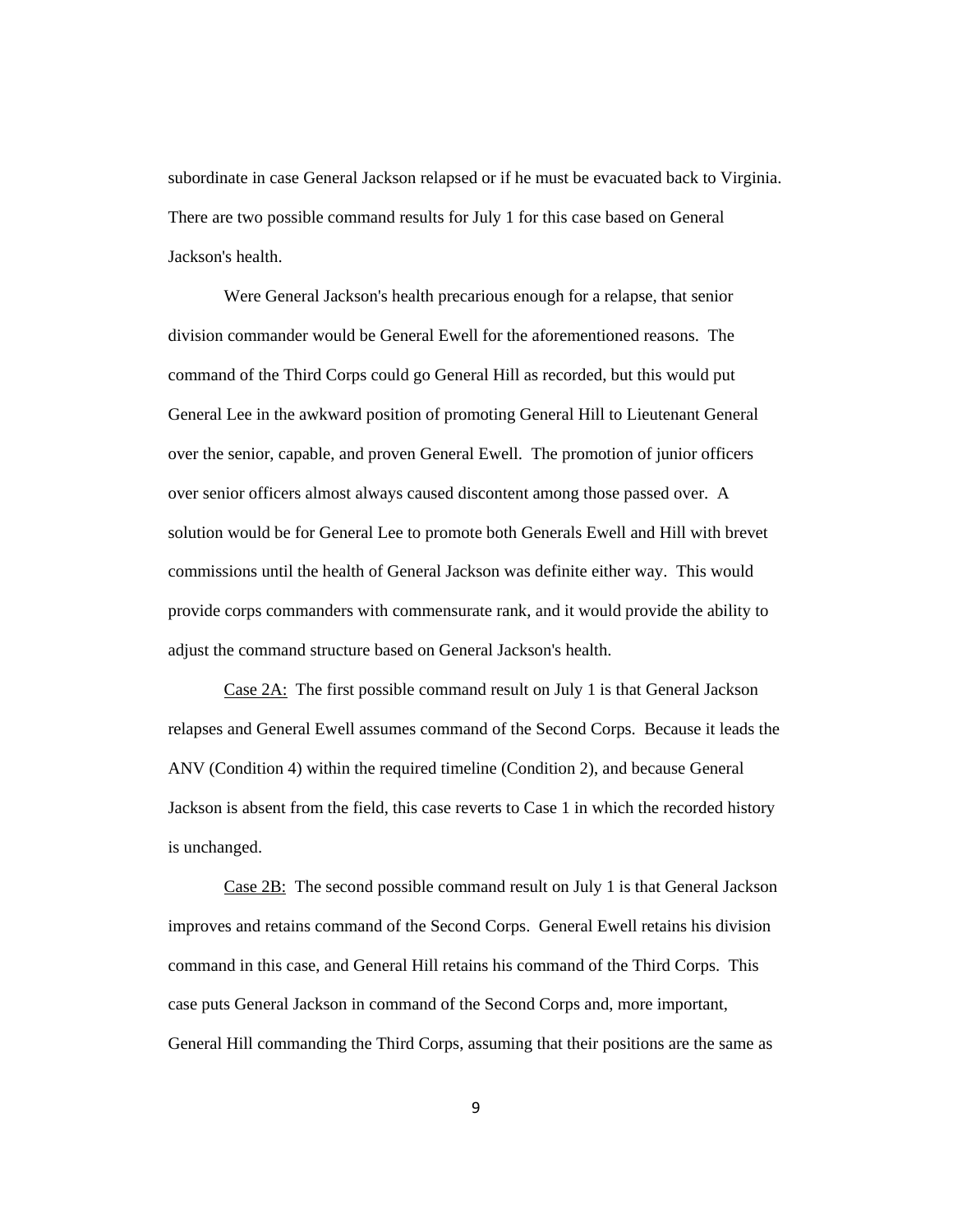the historical record based on their marching order (Condition 4). This does not conclude that General Jackson would have taken that hill, just that he might be in position to do so.

Case 3: General Jackson recovers enough to travel independently with the army. With General Jackson available, General Lee, in reorganizing the army, would not require a new commander for the Second Corps. This leaves only selecting a corps commander for the new Third Corps. There is every reason to think that this new commander would be General Ewell as he was senior and capable. In addition, General Lee thought highly enough of him to place him in command of Second Corps after General Jackson's death. This would give General Lee three capable corps commanders, respectively by corps, Generals Longstreet, Jackson, and Ewell. This removes General Hill from corps command, and he remains a division commander under General Ewell. Assuming that the march occurs per its recorded schedule (Condition 2) and that the marching order would be the same (Condition 4), significant events would change.

In the recorded history, General Pettigrew's brigade approached Gettysburg on June 30 and observed General Buford's cavalry. He reported this to his division commander, General Heth. Because General Pettigrew was recently re-assigned to the ANV and because he was not a West Point graduate, Generals Heth and Hill did not agree with his assessment that he observed Federal Cavalry; they thought that General Pettigrew saw local militia. This interpretation caused General Hill to approve General Heth's suggestion that he would enter the town the next day (July 1) to acquire footwear. General Hill was also sick most of the day, and his bedridden state prevented him from supervising his corps's activities. This allowed the battle to begin counter to General Lee's order to avoid a general engagement.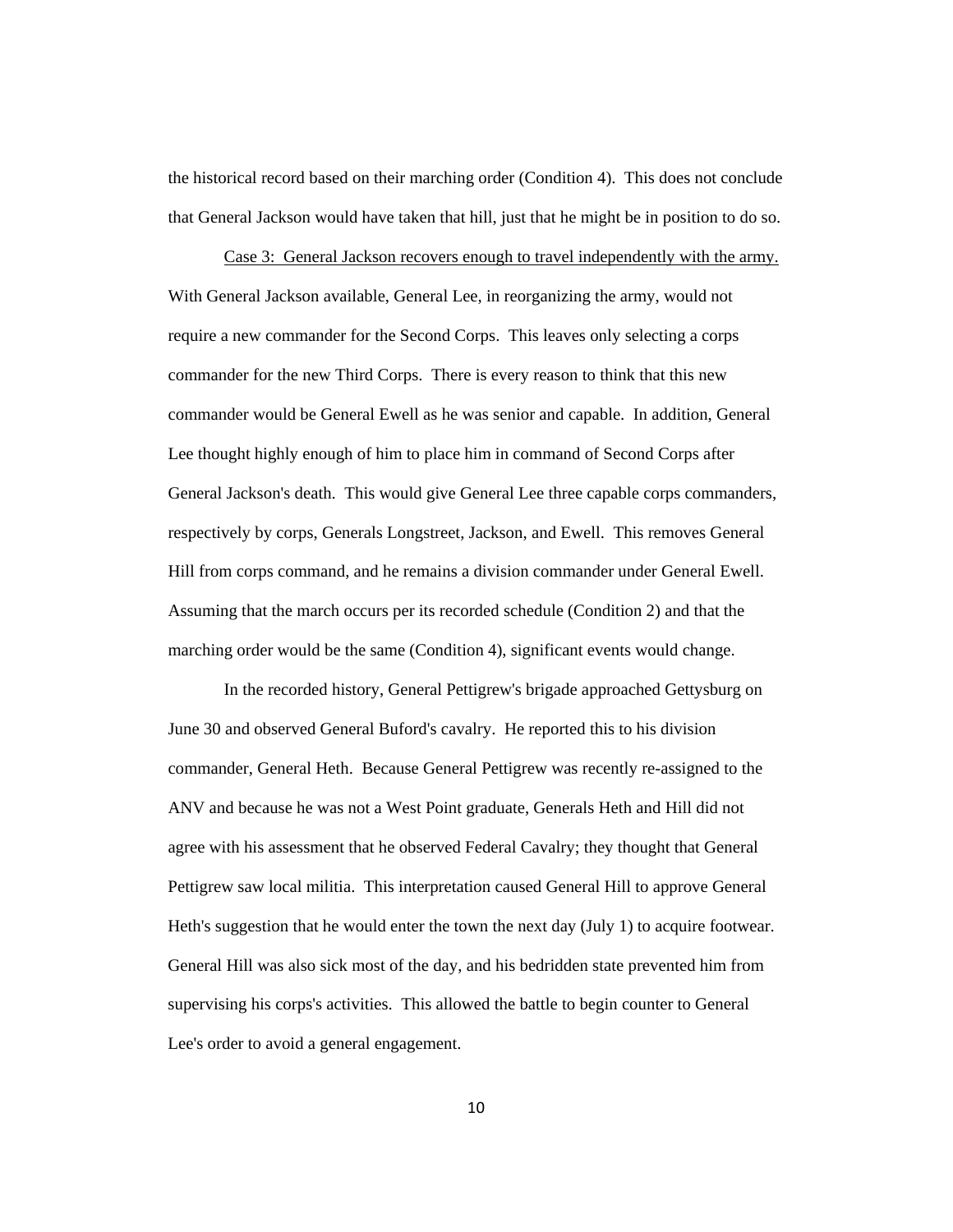In Case 3, however, the corps commander is not General A. P. Hill but General Ewell. At this point to start the battle, General Ewell, as Third Corps commander, must mimic exactly all of General Hill's actions: agreeing with General Heth that General Pettigrew saw militia, allowing General Heth to take his division into town, and being bedridden all day thereby allowing the battle to begin without proper command authority. The last point is important and should not be downplayed. General Hill was in bed in Cashtown when General Lee rode up and asked him for a report, and he had to rise from his sickbed to do so. General Hill's illness and absence from the field during the early hours of July 1 are key components of the command vacuum that started the battle. Starting the battle similar to the historical record would require General Ewell, as corps commander, to be functionally inactive most of July 1. Even with one leg, history shows that General Ewell was far from inactive during this period. Finally, with the chain of command ascending from General Pettigrew to General Heth to General Ewell, and with General Hill elsewhere commanding his own division, it would be ludicrous and desperate to try to somehow shoehorn General Hill into their discussion of cavalry versus militia just to force the same historical result.

Therefore, regardless of General Jackson's past performance or projected prowess or his location in the area, the probability that all of this would happen exactly as the recorded history with a different corps commander is exceedingly remote. One is left then with the incongruous result that if General Jackson lives, the chances of the battle even starting on July 1 are slim to non-existent. If the battle does not start on July 1, then the two armies have more time to march toward the town, and any resulting battle would be much different; consequently, if General Jackson lives, there is no guarantee that he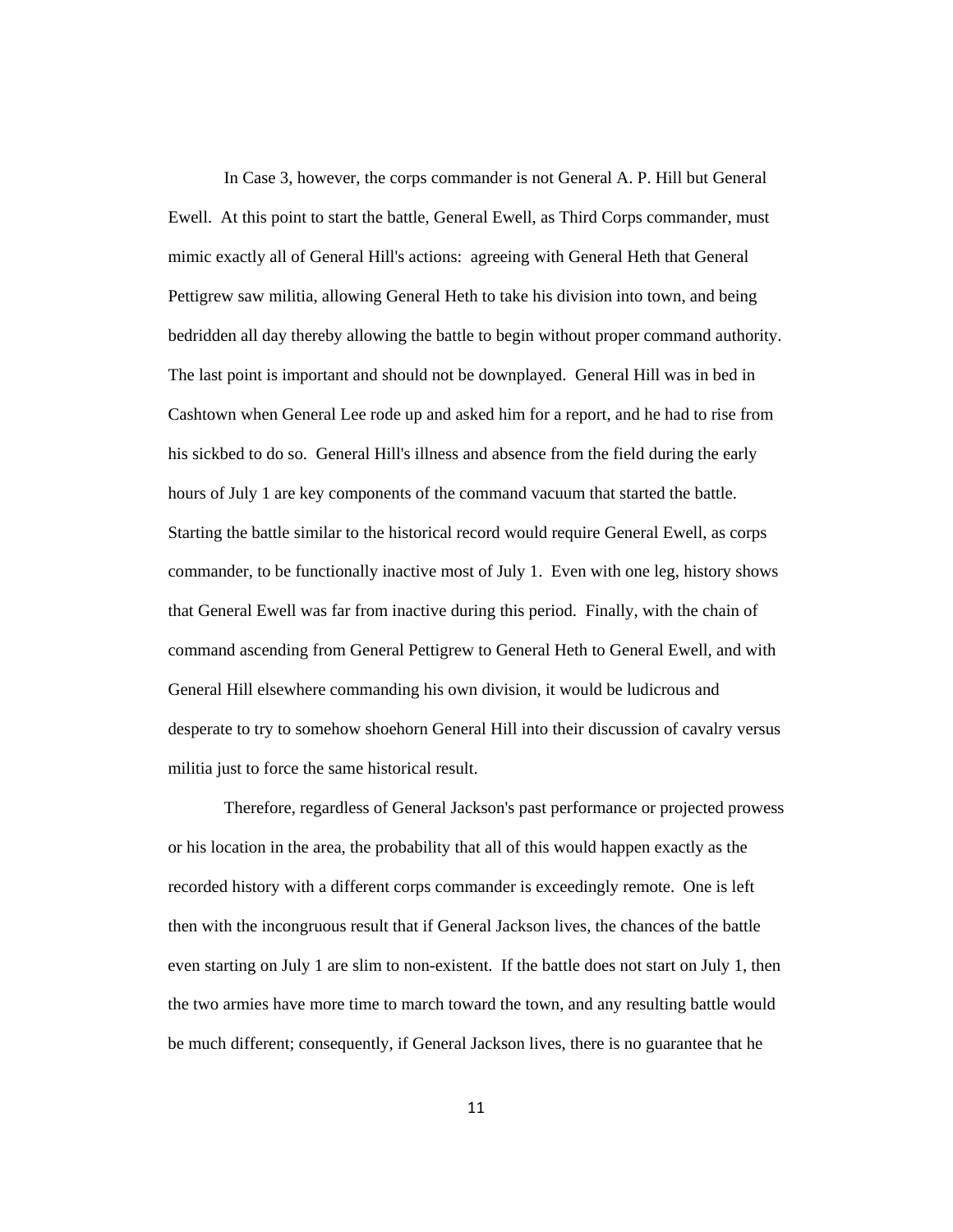would be near that hill on July 1 or that the battle even starts on July 1. Again, if the battle starts differently, there might be no need for a Confederate general to make a crucial decision before Cemetery Hill, and any attempt to claim such a scene is a desperate and invalid historical conclusion.

#### SUMMARY AND CONCLUSION

A summary of the three cases (which produce four results) shows this:

|    | CASE DESCRIPTION                        | STONEWALL AT HILL? |
|----|-----------------------------------------|--------------------|
|    | Jackson unable to travel with the army. | NO.                |
| 2A | Jackson, then Ewell commands 2nd Corps  | NO.                |
| 2B | Jackson 2nd Corps, Hill 3rd Corps       | <b>MAYBE</b>       |
| 3  | Jackson 2nd Corps, Ewell 3rd Corps      | NO.                |

The result is that for three of the four cases where General Jackson lives, he is either not with the army (1, 2A) or not at Cemetery Hill because the probability is infinitesimal that the battle would even start on July 1 (3). Case 2B is the only one where there is a chance that he could be near Cemetery Hill but that, once again, depends on all historical events occurring with General Jackson just as they had done with General Ewell. Case 2B does not offer the possibility of the fact of or the result of a General Jackson decision, just his *potential proximity* to make a decision.

This discussion has been theoretical, but based on careful analysis of available facts. The *fact* of General Jackson's wounding produced the *fact* of his death: this is the recorded history. The alternate path, assuming that General Jackson survives, produces four possible results based on defined conditions that would have occurred irrespective of his wounding. Because General Jackson's survival is assumed, everything after that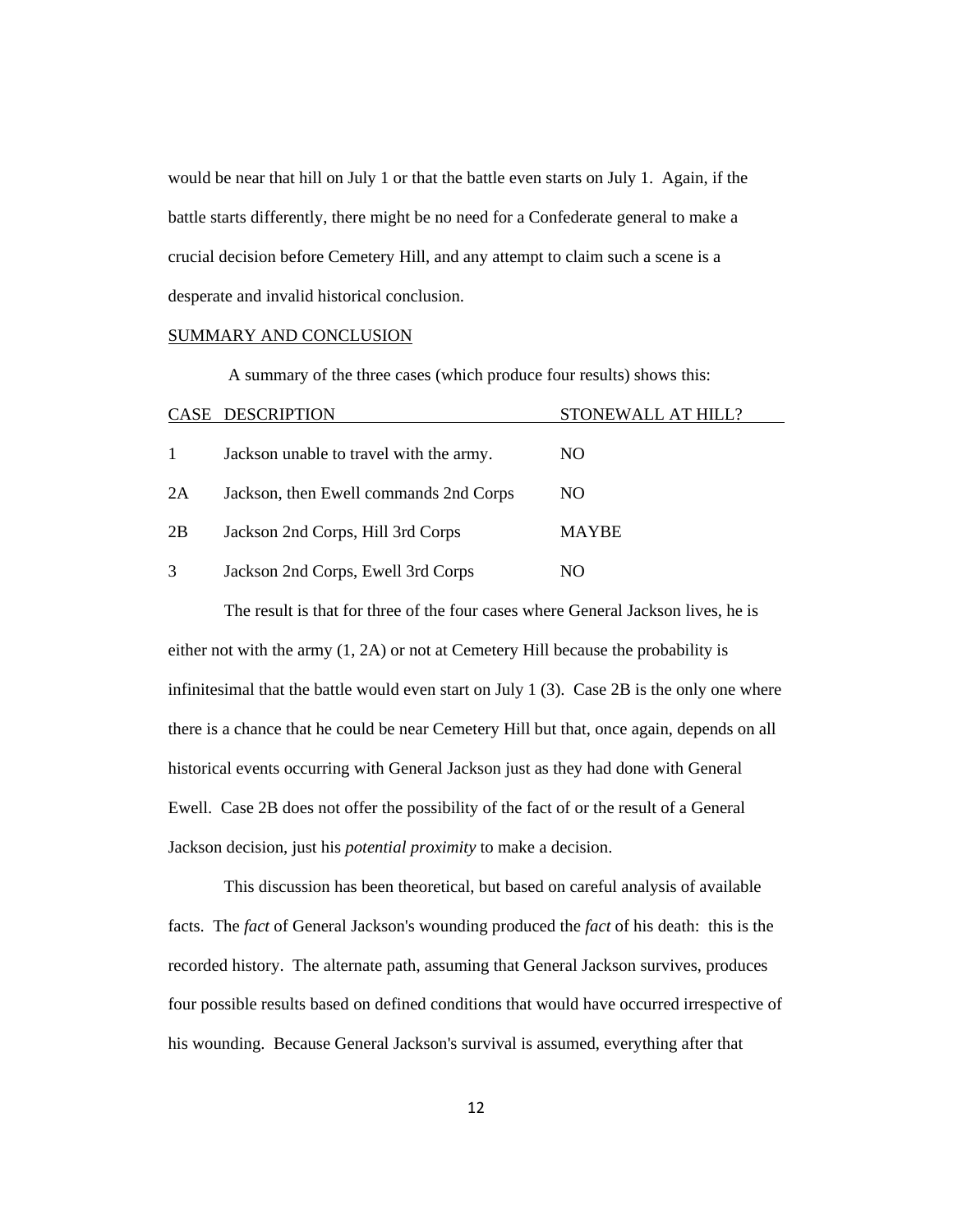represents "future events" none of which can be proved to be more "correct" than the other. One can, however, make reasonable conclusions from these four results, to wit:

1. Analysis shows that General Jackson is probably not near Cemetery Hill on July 1 regardless of his health. *This means that if he lives, it is highly likely that General Jackson has absolutely no effect on the battle on July 1*

2. The one case (Case 3) where General Jackson lives and actively commands Second Corps produces a result incompatible with the argument of Stonewall adherents, that he would have taken that hill. This is because of the onerous requirement for the battle to start per the historical record but with different set of players in the Third Corps. Analysis shows that *expecting the actions of General Ewell commanding Third Corps to replicate exactly the recorded actions of General Hill is extreme, if not ridiculous.*

3. Yearning for an alternate history or result requires almost no thought; however, the desire for such an alternate outcome should not distort the actual history to the point where the result or the path to get there is historically untenable or meaningless. Case 3 above shows that if General Jackson lives and if both General Jackson and General Ewell are corps commanders, then there is no guarantee that the battle even starts on July 1. Thus, one is left with the old adage, "*Be careful what you wish for*."

These conclusions might be surprising and, for some, irritating, but at least they are the result of reasonable analysis of available historical facts. They are not the result of speciousness forlorn hope, or ardor, none of which is understandable in the modern speaker, and none of which should be used as the basis for historical arguments. The improvable thesis that General Jackson "would have indeed taken that hill" is great for